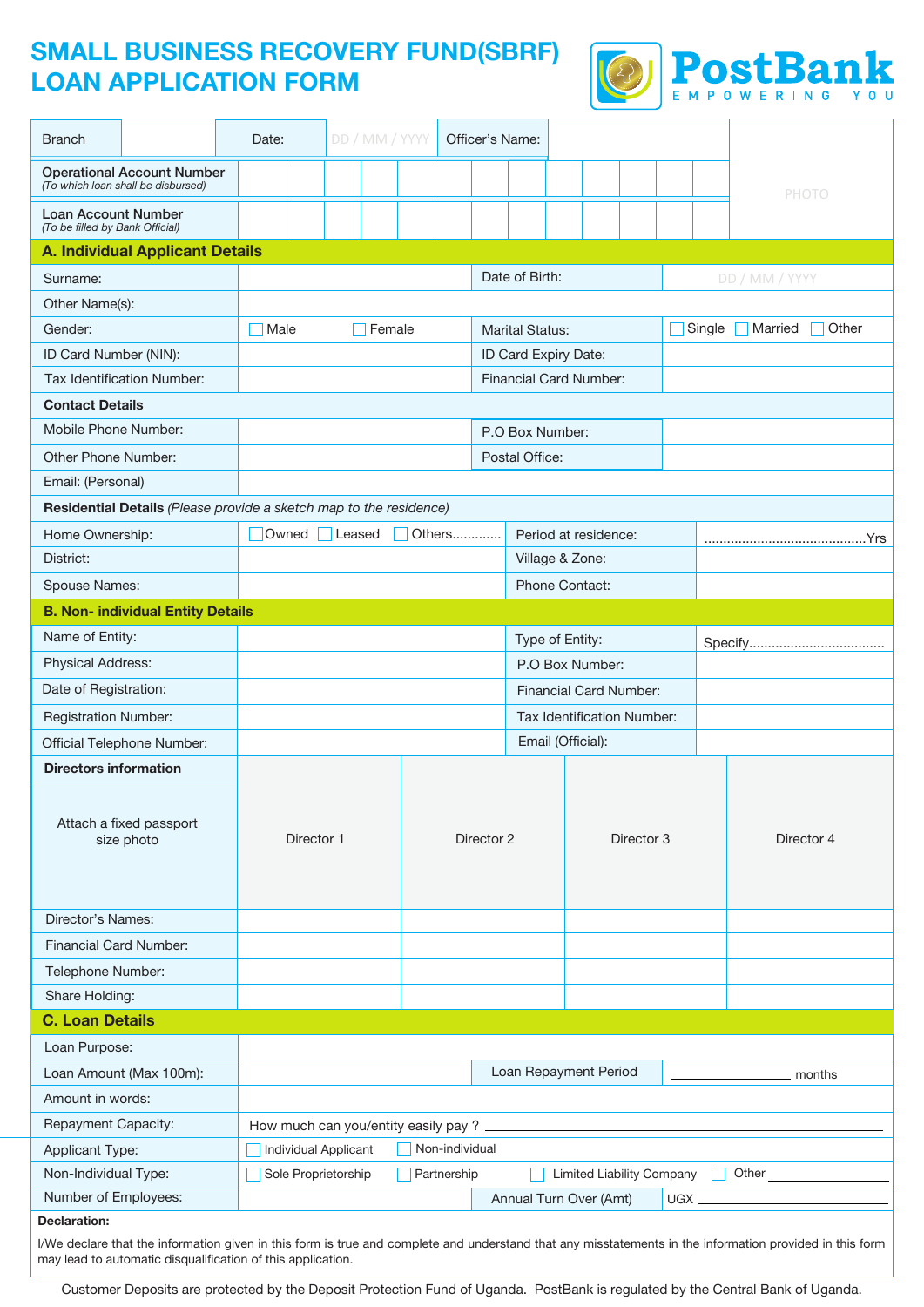#### **Pledge:**

- In the event of the loan applied for being granted and accepted by me, I agree to be bound by the rules of PostBank, I undertake to sign all such documents as may be required to secure a PostBank Agricultural loan facility and to pay all costs in connection therewith as will be specified u l acknowledge liability for the administration fees and wasted costs incurred by PBU or its lawyers in the event of my failure to meet my loan obligations that may lead to forced recovery.
	- I agree that PostBank may, at its discretion and at any time reposess and dispose off the animals,equipment and stock acquired with the loan, together with any other security pledged if i fail to meet my loan repayment obligations either in part or wholly u l/We declare that the information given in this form is to the best of my/our undrestanding and is correct. l/We also understand that any misstatements in the information provided in this form will lead to automatic disqualification of this application.

#### **Credit Reference Bureau consent:**

WHEREAS the Central Bank of Uganda hereinafter referred to as BOU appointed, The Credit Reference Bureau hereinafter referred to as the Bureau to collect and maintain data regarding borrower from all Financial Institutions regulated by BOU. AND

WHEREAS PostBank Uganda Limited hereinafter referred to as PostBank is a Financial Institution regulated under the Financial Institutions Act and has entered into an agreement for data collection and maintenance with the Bureau; IT IS HEREBY AGREED AS FOLLOWS:

For purposes of PostBank perfoming its statutory assessment of its customer's credit worthiness by cross checking my/our credit status with the Credit Reference Bureau, established under the Financial Institutions Act No. 2 of 2004, I hereby consent that;

a) PostBank may receive, share, or exchange with the Bureau any relevant financial information/data about me/us supplied to it by any financial

#### institution.

b) PostBank may issue any reports whether positive or negative regarding my/our economic, financial, and commercial obligations and confidential information contained therein to the Bureau.

c) PostBank may collect my/our personal information including fingerprints, photographs, name and contact details and any other identifying

information, which l/We undertake to avail whenever required, and thereafter forward the same to the Bureau.

d) PostBank may issue a card with all or any of the information in(c) above to be used to link the credit profiles and financial information kept by the

Bureau to me/us for PostBank, the Bureau or any other financial or authorized institution with a compatible card reading device to verify my/our identity and credit record. l/We have been duly advised and I am/we are fully aware of my/our right to lodge a complaint regarding, or challenge any information disclosed to or by the Bureau.

## **DISCLOSURE OF PERSONAL DATA**

- a) You consent
- i. To providing your personal data as submitted herein to PostBank Uganda Ltd for purposes of accessing financial services.
- ii. That the Bank may in exercise of its responsibilities and in fulfilment of its mandate as a financial services provider and a regulated financial institution in compliance with the relevant laws, regulations and guidelines as issued by the Regulator or other competent authority, collect, control, process, share, exchange and/or store your personal data with its relevant business stakeholders in any part of the world.
- b) Notice:

### You are hereby issued notice to the effect that;

- i. Provision of your personal data as prescribed in this form to the Bank is a mandatory legal and regulatory requirement under the Financial Institutions Act,2004 (as amended), The Anti-Money Laundering Act, 2003 (as amended) , The Anti-Money Laundering Regulations and, The Registration of Persons Act,2015.
- ii. Failure to provide all the data required in this form shall be ground enough to restrict you from accessing the desired financial services from the Bank.
- iii. Authorized Bank officials, agents ,partners and/or vendors shall have access to your personal data for purposes of delivering financial services to you and, meeting other institutional regulatory and legal obligations.
- iv. You have a right of access to, right to request rectification and deletion of data collected before and after the collection and;
- v. Your data shall be retained by the Bank for as long as this relationship is maintained. Upon termination of this relationship, the Bank shall retain your personal data for a minimum period of ten years.

## **D. PEP STATUS CONFIRMATION**

Please confirm if you personally hold or you are directly related to a person (a family member or close business associate) who holds; a Senior government office (Minister–President), a Senior elective political office (LC Mayors(LCV level), Chairperson and Member of Parliament), A senior Public Service Office ( Heads & Deputy head of a Mission, Chief Administrative Officer and Permanent Secretary), a Director (executive & Non-Executive) in any state-owned corporation, Directors of International Agencies, Member of the National Executive Committee of any political party, Senior Judicial Officers (Judges and Registrars of the High Court and above) or Senior Military Official (Major – Field Marshal) , Senior Police Officers (Assistant commissioner of Police – Inspector General of Police),Senior Prisons Officers(Commissioners and Directors),Cultural leaders (King, Queen and Prime Minister), (Family members include; spouse and children.)  $\Box$  Yes  $\Box$  No (If yes please fill in the Politically Exposed Persons (PEP) Form)

| <b>Applicant Name:</b> | Signature: | Date:                                                                                                                                                                                                                                                                                                                                                                                                                                                                                                          |  |  |  |
|------------------------|------------|----------------------------------------------------------------------------------------------------------------------------------------------------------------------------------------------------------------------------------------------------------------------------------------------------------------------------------------------------------------------------------------------------------------------------------------------------------------------------------------------------------------|--|--|--|
|                        |            | DD / MM / YYYY                                                                                                                                                                                                                                                                                                                                                                                                                                                                                                 |  |  |  |
|                        |            | DD / MM / YYYY                                                                                                                                                                                                                                                                                                                                                                                                                                                                                                 |  |  |  |
|                        |            | DD / MM / YYYY                                                                                                                                                                                                                                                                                                                                                                                                                                                                                                 |  |  |  |
|                        |            | $\textbf{Context} \color{red}{\ldots} \color{red}{\ldots} \color{red}{\ldots} \color{red}{\ldots} \color{red}{\ldots} \color{red}{\ldots} \color{red}{\ldots} \color{red}{\ldots} \color{red}{\ldots} \color{red}{\ldots} \color{red}{\ldots} \color{red}{\ldots} \color{red}{\ldots} \color{red}{\ldots} \color{red}{\ldots} \color{red}{\ldots} \color{red}{\ldots} \color{red}{\ldots} \color{red}{\ldots} \color{red}{\ldots} \color{red}{\ldots} \color{red}{\ldots} \color{red}{\ldots} \color{red}{\ld$ |  |  |  |

Customer Deposits are protected by the Deposit Protection Fund of Uganda. PostBank is regulated by the Central Bank of Uganda.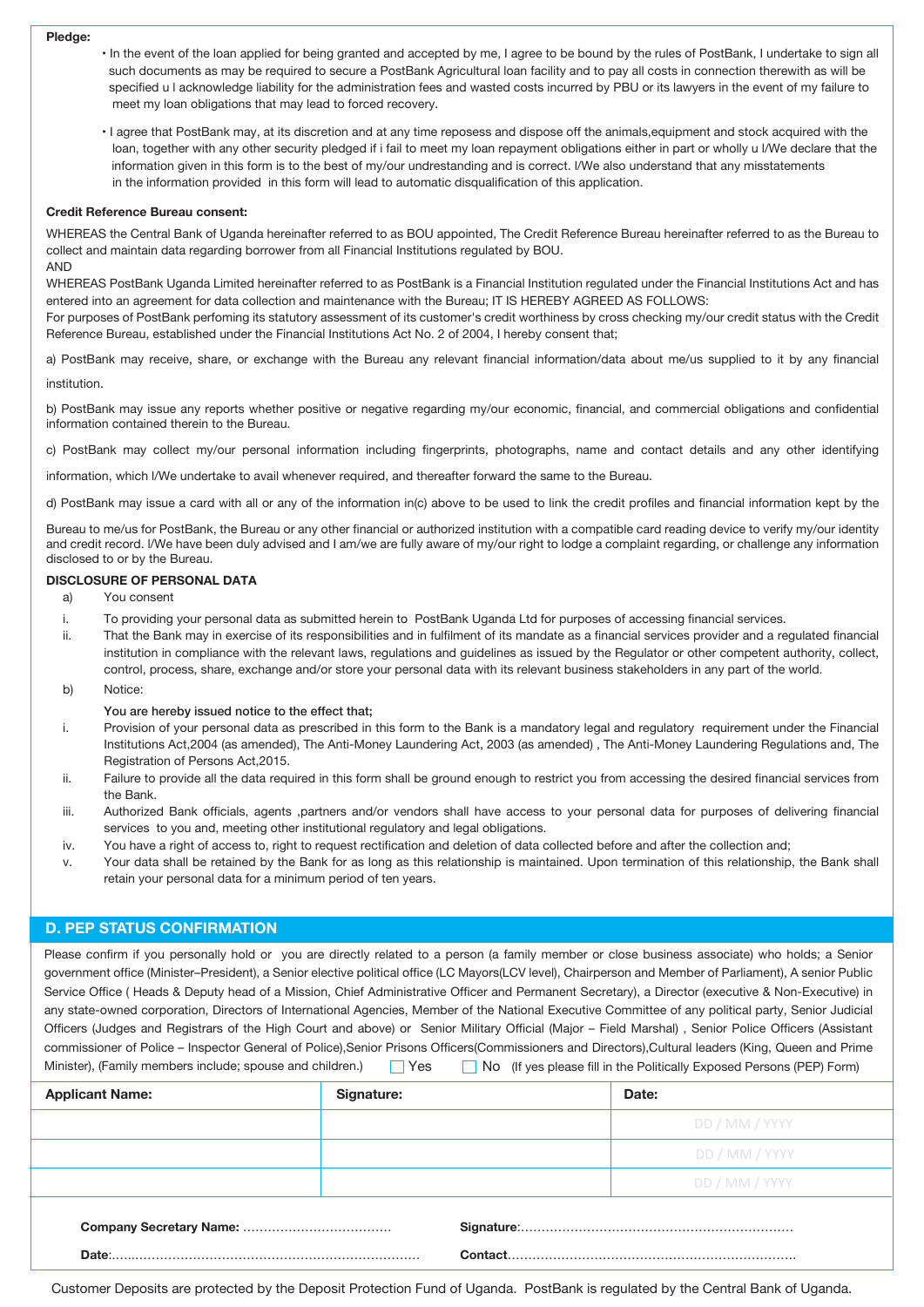| E. Appraisal (To be completed by the bank official upon verification of information provided by customer) |               |                        |  |                   |                     |  |  |  |  |  |
|-----------------------------------------------------------------------------------------------------------|---------------|------------------------|--|-------------------|---------------------|--|--|--|--|--|
| <b>Balance Sheet</b>                                                                                      |               |                        |  |                   |                     |  |  |  |  |  |
| (A) Current Assets (Cash at Hand, Cash at Bank, Account receivables, Prepayments etc.)                    |               |                        |  |                   |                     |  |  |  |  |  |
| Item                                                                                                      | <b>Amount</b> |                        |  |                   |                     |  |  |  |  |  |
|                                                                                                           |               |                        |  |                   |                     |  |  |  |  |  |
|                                                                                                           |               |                        |  |                   |                     |  |  |  |  |  |
|                                                                                                           |               |                        |  |                   |                     |  |  |  |  |  |
|                                                                                                           |               |                        |  |                   |                     |  |  |  |  |  |
|                                                                                                           |               |                        |  |                   |                     |  |  |  |  |  |
| <b>Total Current Assets</b>                                                                               |               |                        |  |                   |                     |  |  |  |  |  |
| (B) Fixed Assets (Land, Motor vehicles, Animals, Machinery & Fixtures etc.)                               |               |                        |  |                   |                     |  |  |  |  |  |
| Item                                                                                                      |               |                        |  | <b>Amount</b>     |                     |  |  |  |  |  |
|                                                                                                           |               |                        |  |                   |                     |  |  |  |  |  |
|                                                                                                           |               |                        |  |                   |                     |  |  |  |  |  |
|                                                                                                           |               |                        |  |                   |                     |  |  |  |  |  |
|                                                                                                           |               |                        |  |                   |                     |  |  |  |  |  |
|                                                                                                           |               |                        |  |                   |                     |  |  |  |  |  |
| <b>Total Fixed Assets</b>                                                                                 |               |                        |  |                   |                     |  |  |  |  |  |
| <b>Total Assets (A+B)</b>                                                                                 |               |                        |  |                   |                     |  |  |  |  |  |
| (C) Liabilities & Equity (Loans, Equity)                                                                  |               |                        |  |                   |                     |  |  |  |  |  |
|                                                                                                           |               |                        |  |                   |                     |  |  |  |  |  |
|                                                                                                           |               |                        |  |                   |                     |  |  |  |  |  |
|                                                                                                           |               |                        |  |                   |                     |  |  |  |  |  |
|                                                                                                           |               |                        |  |                   |                     |  |  |  |  |  |
|                                                                                                           |               |                        |  |                   |                     |  |  |  |  |  |
| <b>Total Liabilities</b>                                                                                  |               |                        |  |                   |                     |  |  |  |  |  |
| <b>Sales Revenue</b>                                                                                      |               |                        |  |                   |                     |  |  |  |  |  |
| <b>Rental Income</b>                                                                                      |               |                        |  |                   |                     |  |  |  |  |  |
| Income Per Unit                                                                                           |               |                        |  |                   |                     |  |  |  |  |  |
| Number of Unit                                                                                            |               |                        |  |                   |                     |  |  |  |  |  |
| <b>Total Monthly Income</b>                                                                               |               |                        |  |                   |                     |  |  |  |  |  |
| Income from other activities                                                                              |               |                        |  |                   |                     |  |  |  |  |  |
| <b>Income Source</b>                                                                                      | <b>Unit</b>   | <b>Amount Per Unit</b> |  | Frequency         | <b>Total Amount</b> |  |  |  |  |  |
|                                                                                                           |               |                        |  |                   |                     |  |  |  |  |  |
|                                                                                                           |               |                        |  |                   |                     |  |  |  |  |  |
|                                                                                                           |               |                        |  |                   |                     |  |  |  |  |  |
|                                                                                                           |               |                        |  |                   |                     |  |  |  |  |  |
|                                                                                                           |               |                        |  |                   |                     |  |  |  |  |  |
| <b>Total</b>                                                                                              |               |                        |  |                   |                     |  |  |  |  |  |
| <b>Expenses (Business &amp; Family Expenses)</b>                                                          |               |                        |  |                   |                     |  |  |  |  |  |
|                                                                                                           |               |                        |  | <b>Unit Price</b> | <b>Total</b>        |  |  |  |  |  |
| Items                                                                                                     | Quantity      |                        |  |                   |                     |  |  |  |  |  |
|                                                                                                           |               |                        |  |                   |                     |  |  |  |  |  |
|                                                                                                           |               |                        |  |                   |                     |  |  |  |  |  |
|                                                                                                           |               |                        |  |                   |                     |  |  |  |  |  |
|                                                                                                           |               |                        |  |                   |                     |  |  |  |  |  |
|                                                                                                           |               |                        |  |                   |                     |  |  |  |  |  |
| <b>Total Monthly Expenses</b>                                                                             |               |                        |  |                   |                     |  |  |  |  |  |
| <b>Net Income</b>                                                                                         |               |                        |  |                   |                     |  |  |  |  |  |

Customer Deposits are protected by the Deposit Protection Fund of Uganda. PostBank is regulated by the Central Bank of Uganda.